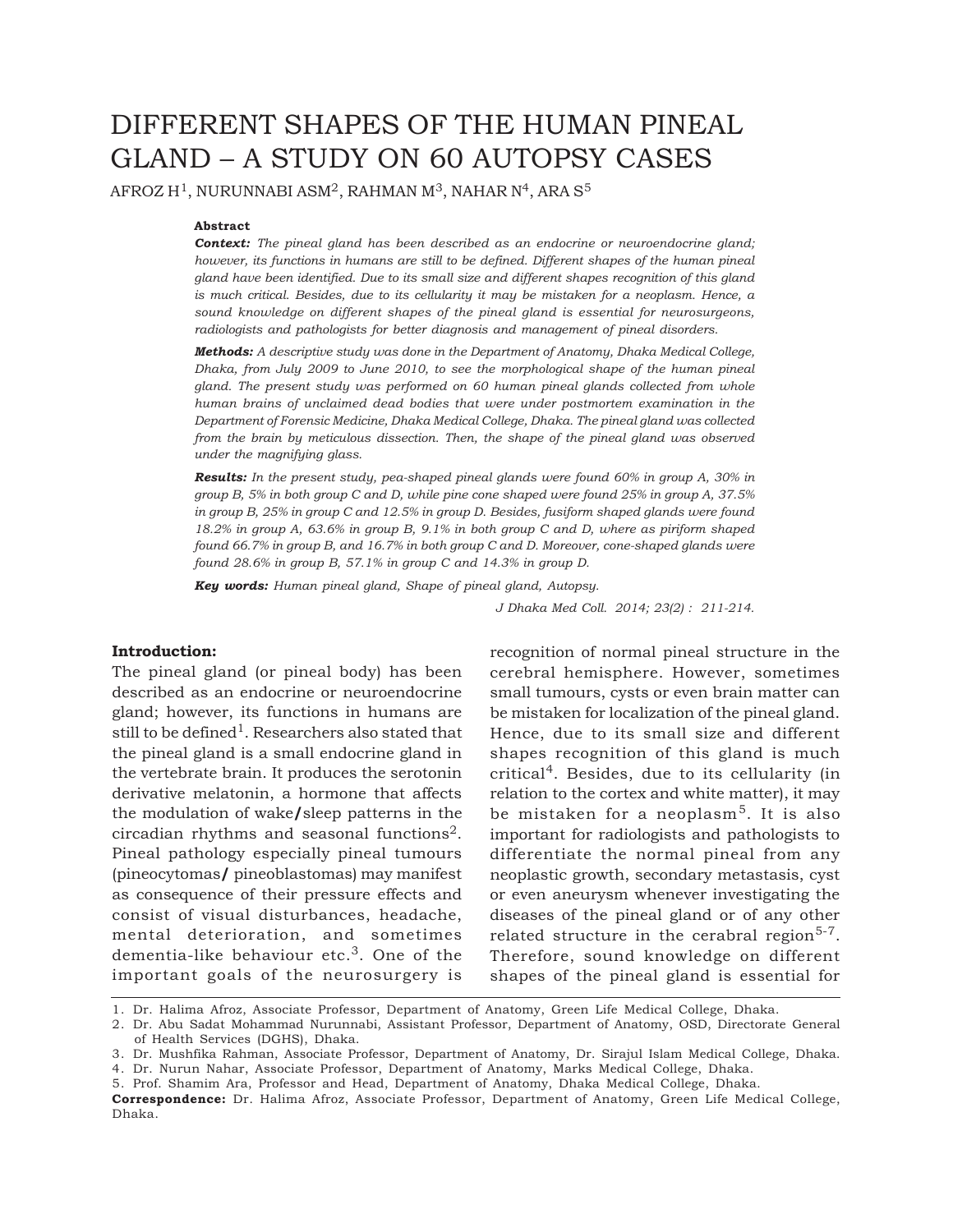neurosurgeons, radiologists and pathologists for better diagnosis and management of pineal disorders. The present study was aimed to see the variations in shape of the pineal gland and compare with the previous studies and available text references.

# **Methods:**

A descriptive study was done in the Department of Anatomy, Dhaka Medical College, Dhaka, from July 2009 to June 2010, to see the morphological shape of the human pineal gland. The present study was performed on 60 human pineal glands collected from whole human brains of unclaimed dead bodies that were under postmortem examination in the Department of Forensic Medicine, Dhaka Medical College, Dhaka. After the legal formalities, whole of the human brain was collected within 24-36 hours of death. During collection of the samples, appropriate age, sex and the cause of death were noted from the morgue's record book. The samples were brought to the Department of Anatomy, Dhaka Medical College, Dhaka. The samples were tagged immediately bearing code numbers for subsequent identification. Soon after collection, each sample was gently washed with tap water on a dissection tray. Blood and blood clots were removed as far as possible.

*Preservation of brains:* After collection of whole brain, 100ml of 40% formaldehyde solution was injected by using a 50cc syringe into the brain through the surfaces (superolateral and inferior surfaces). Then it was preserved in 40% formaldehyde solution for 15 days. After 15 days the pineal glands were collected from the preserved brains and the pineal gland fixed in 10% formol saline solution.

*Procedure of collection of pineal gland from preserved brain:* After fixation of the whole of the human brain, the pineal gland was collected by the following steps:

At first, the fingers were placed in the medial part of the horizontal fissure of the left half of the cerebellum and it was separated. Thus the total of the superior and parts of the middle and inferior cerebellar peduncles were exposed. The thin layer of the white matter near the posterior

border of the cerebellum was picked up by using a blunt forceps. Exposing the superior cerebellar peduncles, the pineal gland was identified in between the depression of the superior colliculi and observed that it was attached to the dorsal surface of the brain, at the junction of the midbrain and the diencephalon and inferior to the splenium of the corpus callosum<sup>8</sup>. An incision of about 1-2 cm was given through the splenium of the corpus callosum to approach the pineal region. The pineal gland was taken out from the diencephalon with a careful semilunar  $cut<sup>9</sup>$ . The pineal gland was cleared up from other tissues. Then, the shape of the pineal gland was observed under the magnifying glass (Fig.1) and noted down.



**Fig.-1:** *Different shapes of the pineal gland seen through magnifying glass (1. pea shaped, 2. pinecone shaped, 3. fusiform shaped, 4. cone shaped, 5. piriform shaped).*

*Common exclusion criteria:* i) Decomposed body, ii) any history of injury to the head, iii) any suspected pathology of the pineal gland seen by naked eyes, and iv) if the whole of the pineal gland is not available during dissection.

*Grouping of the sample:* For convenience, all the samples were categorized in four age-groups including A (15-30 years), B (31-40 years), C (41-50 years) and D (>50 years), according to Golan et al.  $(2002)^{10}$  (Table-I).

*Ethical clearance:* This study was approved by the Ethical Review Committee of Dhaka Medical College, Dhaka.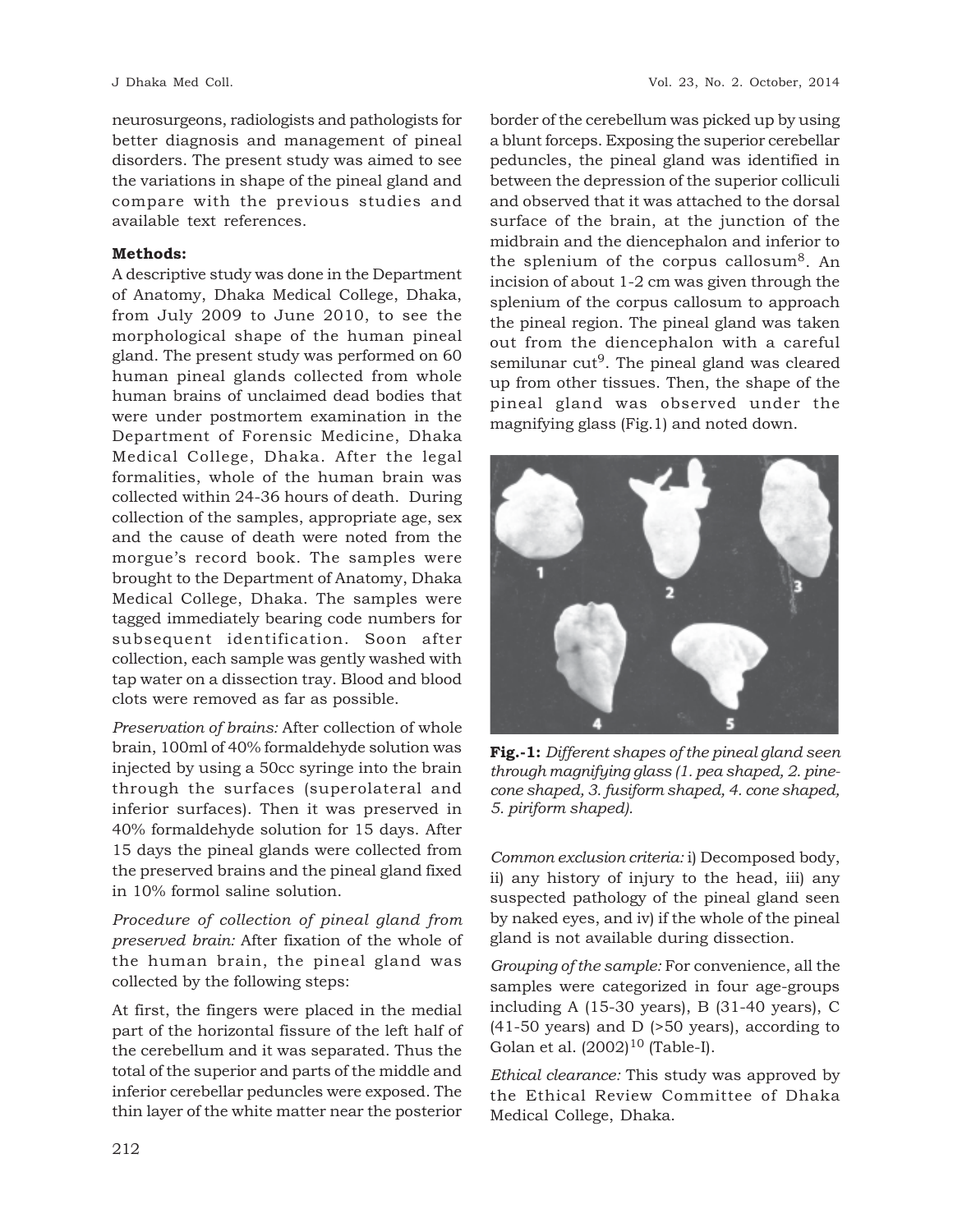## **Results:**

In the present study, pea-shaped pineal glands were found 60% in group A, 30% in group B, 5% in both group C and D, while pine cone shaped were found 25% in group A, 37.5% in group B, 25% in group C and 12.5% in group D. Besides, fusiform shaped glands were found 18.2% in group A, 63.6% in group B, 9.1% in both group C and D, where as piriform shaped found 66.7% in group B, and 16.7% in both group C and D. Moreover, cone-shaped glands were found 28.6% in group B, 57.1% in group C and 14.3% in group D (Table-II, Fig. 2).

**Table-I** *Grouping of the sample of the present study (n = 60)*

| Group | Age limit     | Number of samples |        |  |
|-------|---------------|-------------------|--------|--|
|       |               | Male              | Female |  |
| A     | $15-30$ years | 09                | 09     |  |
| B     | $31-40$ years | 17                | 08     |  |
| C     | $41-50$ years | 08                | 03     |  |
|       | >50 years     | 06                | ()()   |  |

| Shape of the pineal gland in different age group |           |             |             |             |                          |           |  |  |
|--------------------------------------------------|-----------|-------------|-------------|-------------|--------------------------|-----------|--|--|
| Age group                                        | Pea       | Pine-cone   | Fusiform    | Piriform    | Cone)                    | P         |  |  |
|                                                  | (n=20)    | $(n=16)$    | $(n=11)$    | $(n=6)$     | $(n=7)$                  | value     |  |  |
| $A(n=18)$                                        | 12 (60%)  | 4(25%)      | $2(18.2\%)$ |             | $\overline{\phantom{a}}$ | $< 0.05*$ |  |  |
| $B(n=25)$                                        | $6(30\%)$ | 6(37.5%)    | $7(63.6\%)$ | $4(66.7\%)$ | $2(28.6\%)$              |           |  |  |
| $C(n=11)$                                        | 1(5%)     | 4(25%)      | $1(9.1\%)$  | $1(16.7\%)$ | $4(57.1\%)$              |           |  |  |
| $D(n=6)$                                         | 1(5%)     | $2(12.5\%)$ | $1(9.1\%)$  | $1(16.7\%)$ | 1(14.3)                  |           |  |  |

**Table-II** *Shape of the pineal gland in different age group*

Figures in parentheses indicate percentage. Statistical analysis done by Chi-square  $(c^2)$  test, \* = significant.



**Fig. 2:** *Shape of the pineal gland in different age group.*

## **Discussion:**

Different shapes of different morphologic characteristics of the pineal gland were found depending on age in the present study. Kelly, Wood & Enders  $(1984)^{11}$  noted the pineal gland as a cone-shaped appendage of the brain. Berkovitz & Moxham  $(1988)^{12}$  stated that the pineal gland is a fusiform organ. According to Williams et al.  $(1989)^{13}$ , the pineal gland is a small, piriform, reddish-grey organ. Rogers & Jacob  $(1992)^{14}$  stated that it is a pea-shaped structure. Fawcett  $(1994)^{15}$  noted that it is a conical grey body. Reiters  $(2001)^{16}$ , Docherty  $(2007)^{17}$  and Nolte  $(2009)^{18}$  found the pineal gland to be a small pine-cone shaped structure. Mescher  $(2013)^{19}$  stated that the pineal gland is a flattened conical organ. According to Ross & Pawlina  $(2011)^1$  and Gartner & Hiatt  $(2014)^{20}$ , the pineal body is a small pine-cone shaped endocrine gland. The results of the present study are more or less similar with the previous studies and text references. Similar studies were done on human parathyroid glands<sup>21</sup> and adrenal glands<sup>22</sup> based on autopsy findings in the same teaching institution & hospital.

#### **Conclusion:**

Age related changes were found in morphological features of pineal gland. In young